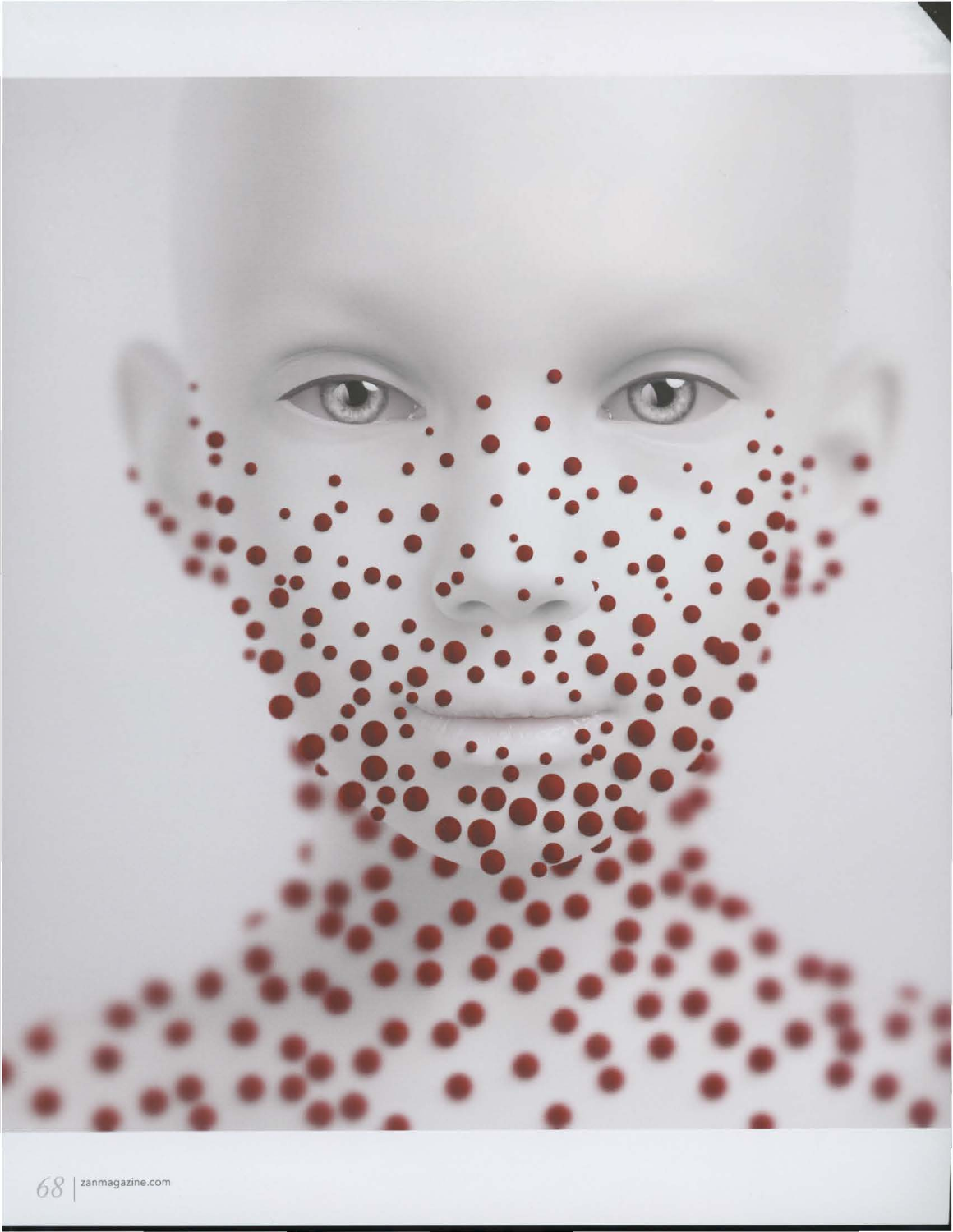## *OLEGDOU*  **ARTIST**

Oleg Dou's works start with a bare beautiful "naked" face with no makeup. Taking often months to create each work, these faces take on a different presence ........ to a world beyond what we have known, to reveal what is inside us in often the deepest depths of our souls. Sometimes revealing our inner most fears and sadness, sometimes looking into the future to centuries beyond us, his work is moving and compelling and touches all viewers deeply. In our often superficial world where outer beauty and masking our true feelings is the custom, Oleg Dou's creations are original, refreshing and evolved. To connect with our inner self and the world around us often produces the positive effect of a desire to change.<sup>??</sup>

 $-Deb$ orah *M*, *Colton* 



Opposite: Iasya 2 from Sketches series  $9007$ *Cdition of S*  $C$ -print face mounted with Acrylic by Oleg Dou

According to the July 2012 article in Artprice which is one of the leaders in art market information, Oleg Dou is one of the top 3 artists under 30 years old world-wide in relation to auction prices of his work.

Oleg currently has a solo exhibition in Moscow, Russia at the Multimedia Art Museum called "Another Face". Oleg was one of the featured artists at the International fotoFesr 2012 Biennale in Houston, Texas this past March, with his work on the cover of the FotoFest Catalogue. His work has been exhibited and he has received awards world-wide, throughout Europe and Asia. 01eg Dou will be one of the featured artists with Deborah Colton Gallery at the Houston Fine Arts Fair September 14 - 16, 2012.

*More information on Oleg Dou can be riewed* at www.deborahcoltongallery.com.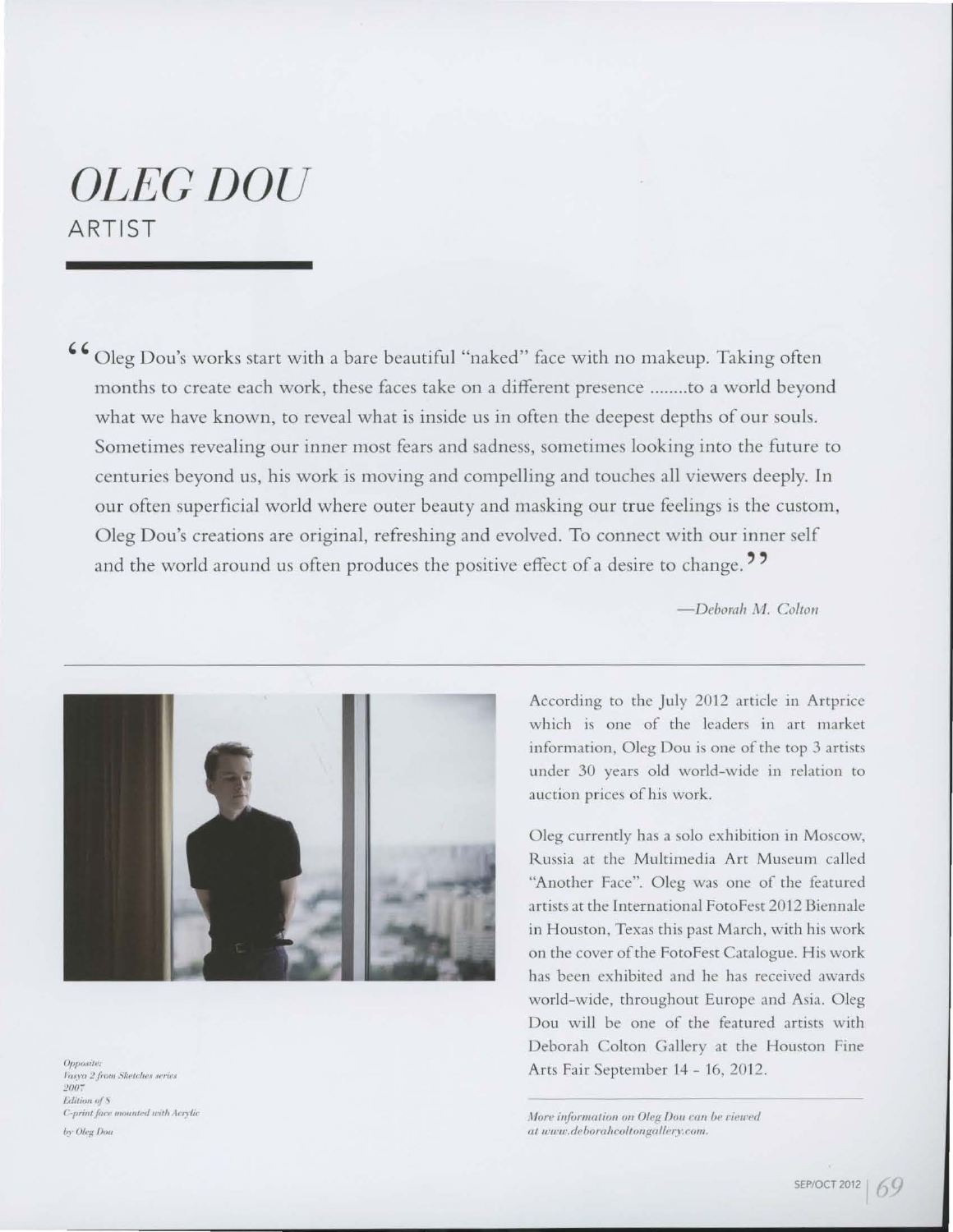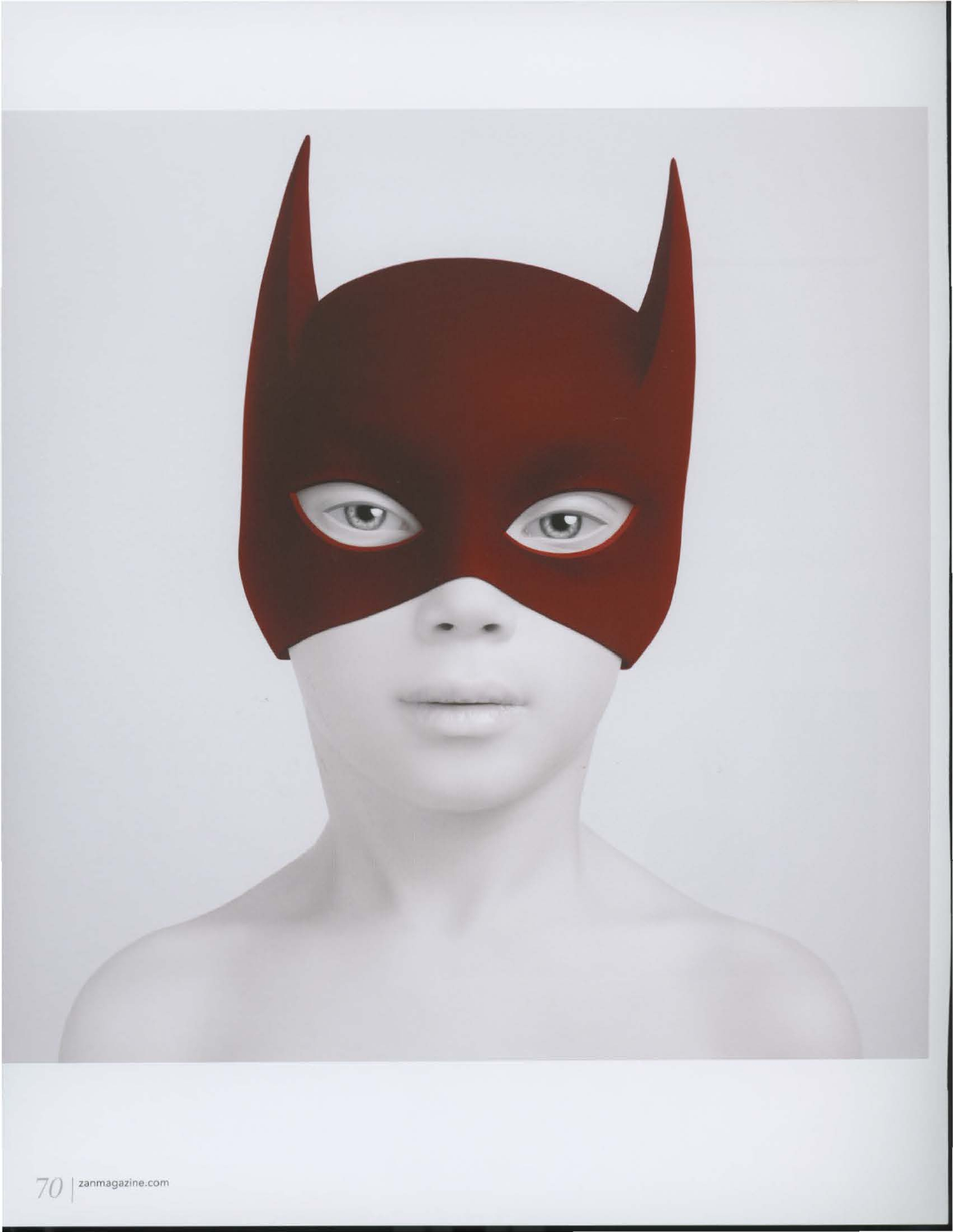

 $\begin{minipage}{0.9\linewidth} \textit{Dots 2 from Another} \\ \textit{Force series} \\ 2011 \\ \textit{Edition of 8} \\ \textit{C-print face mounted} \\ with Acyclic \end{minipage}$ 



 $\begin{array}{c} \textit{Roundl 2 from} \\ \textit{Taylor series} \\ \textit{2008} \\ \textit{Editor of 6} \\ \textit{C-print face mounted} \\ \textit{with Acyclic} \end{array}$ 

.0pposite:<br>Batman from Toystory<br>series<br>2008<br>Edition of 6<br>C-print face mounted<br>with Acrylic

All works by Oleg Dou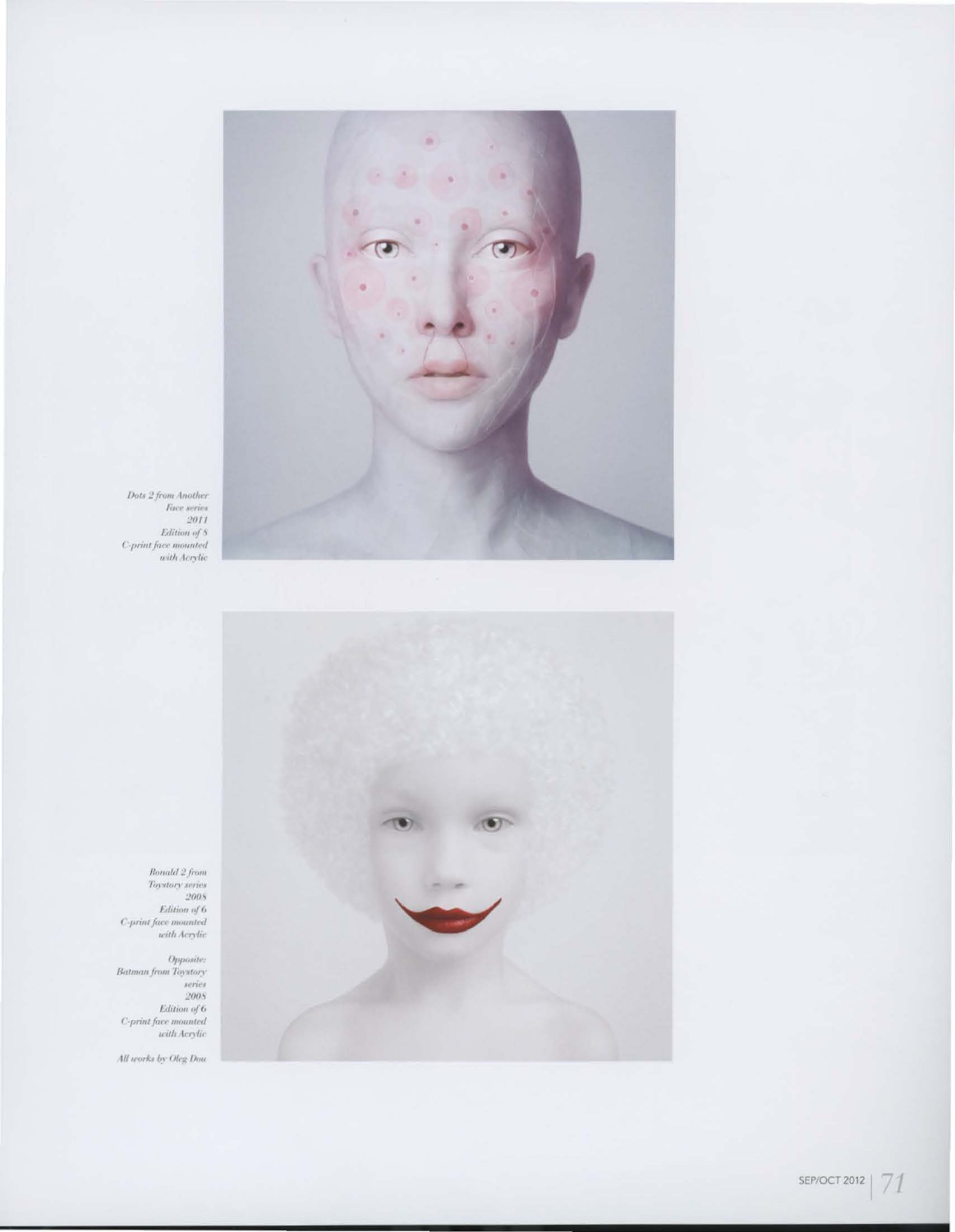

Puppy from Cubs series<br>2010<br>Edition of 9<br>C-print face mounted<br>with Acrylic

All works by Oleg Dou



Pig from Cubs series<br>2010<br>Edition of 9<br>C-print face mounted<br>with Aerylic

Opposite:<br>Fawn 2 from Cubs series<br>2009 Edition of 9<br>C-print face mounted<br>with Acrylic